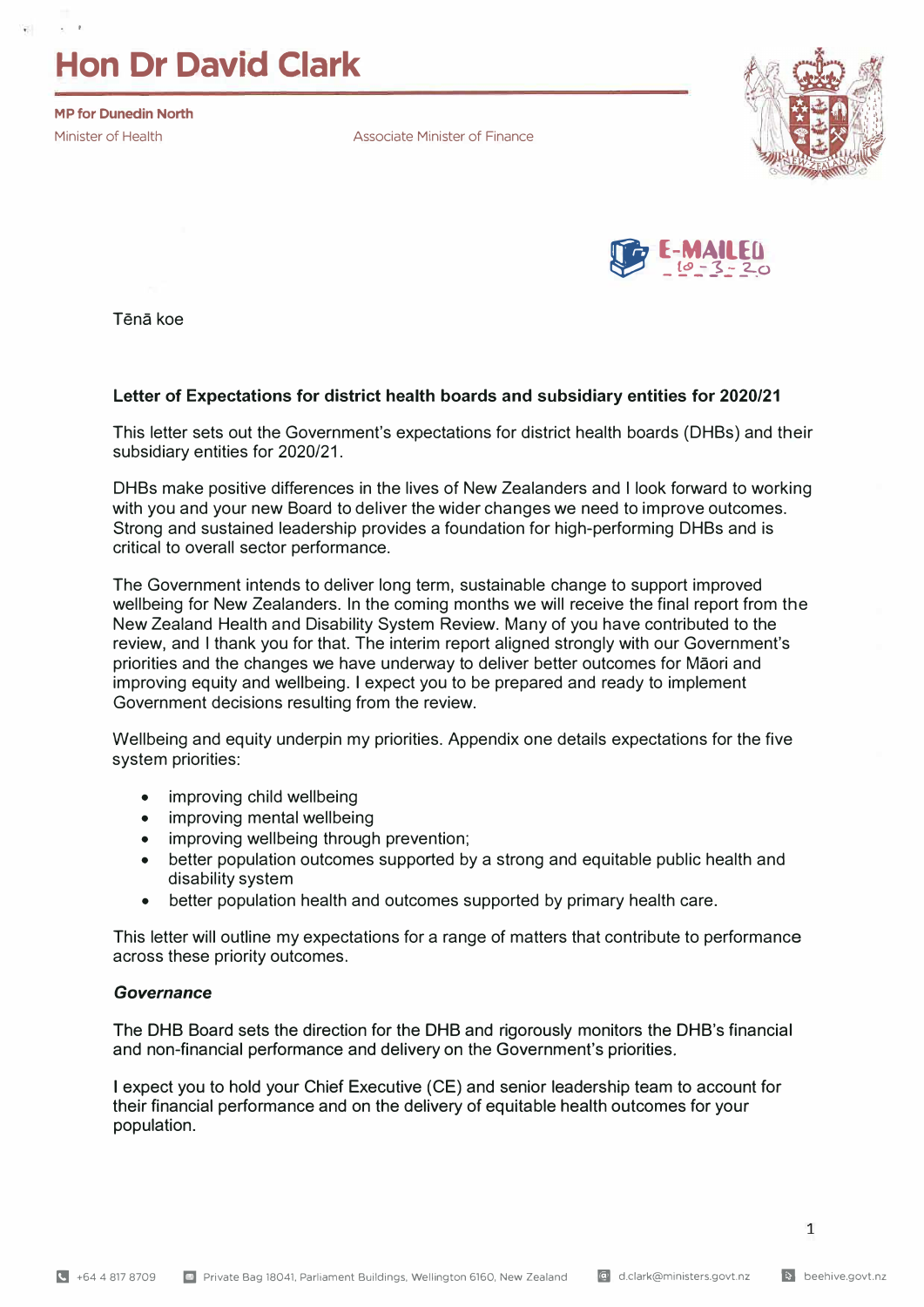As Chair, you will need to provide leadership and direction to the Board, providing quidance and support to members to ensure they effectively govern the DHB. Please ensure that you have a process in place to review the performance of the Board on a regular basis.

#### **Sustainability**

Every DHB must clearly demonstrate how strategic and service planning will support improved system sustainability, including models of care and the scope of practice of the workforce. You should address how your DHB will work with sector partners to deliver the Government's priorities and outcomes for the health and disability system while reducing cost increases and deficit levels.

Please ensure that your 2020/21 planning documents clearly identify your DHB's approach to financial and clinical sustainability at both a strategic level and operationally across each of my priority areas.

#### Service performance

I expect you to challenge and support your CE and senior leadership team to identify ways to respond to the challenges the DHB faces, including timely, high quality delivery of planned care, reducing the length of emergency department stays and increasing immunisation coverage. You will oversee progress on the plans they develop to address these issues.

You need to ensure that workforce and delivery plans support innovative models of care and don't merely add FTE to maintain existing approaches. I expect this to be supplemented with other activities, such as managing annual leave liabilities and maximising productivity in theatres and wards.

# **Achieving equity**

Achieving equity in health outcomes and ensuring fairness in access to and experience of care is essential. I will always expect you to consider equity as you develop plans across priority areas and to prioritise resources to achieve equity across population groups. This will include improving health outcomes for Maori and Pasifika, and an explicit focus on addressing racism and discrimination in all of its forms across all aspects of your operations.

# Embedding Te Tiriti o Waitangi and achieving pae ora (healthy futures) for Māori

Māori-Crown relations are a priority for this Government, and I expect your DHB to meet your Te Tiriti o Waitangi obligations as specified in the New Zealand Public Health and Disability Act 2000. I expect you to develop your plans in partnership with your iwi/Māori partnership boards and include a statement from the Chair of the partnership board in your annual plan alongside statements from yourself and your CE.

Achieving pae ora (healthy futures) for Māori is an important goal for the entire health and disability system. While this includes achieving equity in health outcomes for Māori, responding to our obligations under the Treaty of Waitangi goes beyond that. A critical aspect is enabling iwi, hapu, whanau and Maori communities to exercise their authority to improve their health and wellbeing. I expect your plan to specify how you will work with iwi and Māori communities in your district to achieve this goal.

# **Financial performance and responsibility**

The 2018/19 and 2019/20 budgets have provided the largest increases in funding that DHBs have ever had. To improve service and financial performance, you must focus on good

 $1 - 22$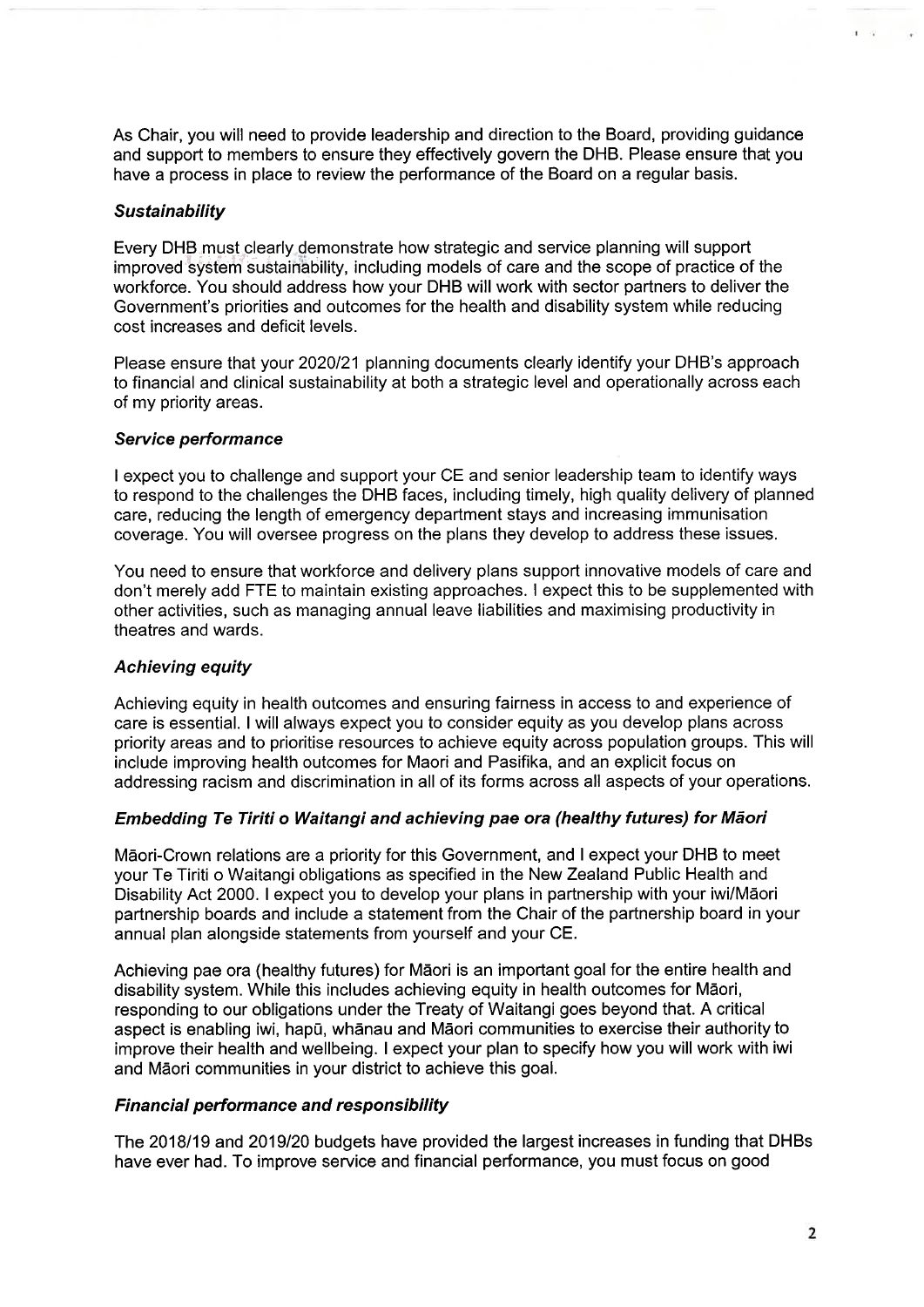decision-making within your sphere of control and influence. Most of the issues driving costs are within the control of the DHB, including the number and mix of full-time equivalent staff.

A central challenge in the public health system is to deliver a wide range of quality health services to New Zealanders while remaining within budget. You will be aware of your DHB's financial position and my expectation is that you and your Board will deliver improved financial management and performance; this is especially true for those DHBs that have struggled in recent years.

The In-Between Travel (IBT) appropriation will be devolved from 1 July 2020. I expect you to work with the Ministry of Health (the Ministry) to ensure a seamless transition of responsibilities. The Ministry has an ongoing stewardship responsibility to ensure that all IBT obligations are met.

# **Capital investment**

 $\sim$ 

Timely delivery of the business cases prioritised for investment from the Budget appropriation should be a strong focus. You must comply with financial performance expectations for capital investments requiring Crown equity. You will also be expected to deliver a business case within the budget parameters set, and ensure all investments are procured in a timely manner.

Business cases for high priority projects should continue to be developed irrespective of their immediate investment status and I will seek your assurance that this work is progressing.

I expect all DHBs to follow the guidelines for construction procurement developed by the Ministry of Business, Innovation and Employment. I also expect DHBs to support the initiatives being developed under the Construction Accord. Information on these initiatives will be provided as the work develops.

The Government is supporting a range of capital infrastructure initiatives. The wider public good from our capital projects must be realised, which requires adherence to certain principles. An example is the NZ Green Building Council (NZGBC) Green Star rating for new building developments. Capital builds ought to meet a 5-star standard in the absence of any other mature standard, and this aim should be written into design thinking from the outset. This should result in longer term efficiencies, both financial and environmental. During 2020/21, you will need to engage with the Ministry and other partners as we continue to evolve approaches to sustainable facility design.

#### **National Asset Management Plan**

I would like to thank your DHB for supporting the first iteration of the National Asset Management Plan (NAMP) and ask that you continue to engage with the NAMP work as we develop and implement the next phases. Please continue to strengthen your DHB's asset management approach, including focusing on critical service assets, embedding asset management practices and ensuring you appropriately govern service improvement and asset performance.

#### Service user councils

Service user/consumer councils are key mechanisms through which service users can give feedback on how health and disability services are delivered in different communities. The Health Quality and Safety Commission (the Commission) has provided guidance to support an effective approach – 'Engaging with consumers: A guide for district health boards' and 'Progressing consumer engagement in primary care'. I am aware that many DHBs already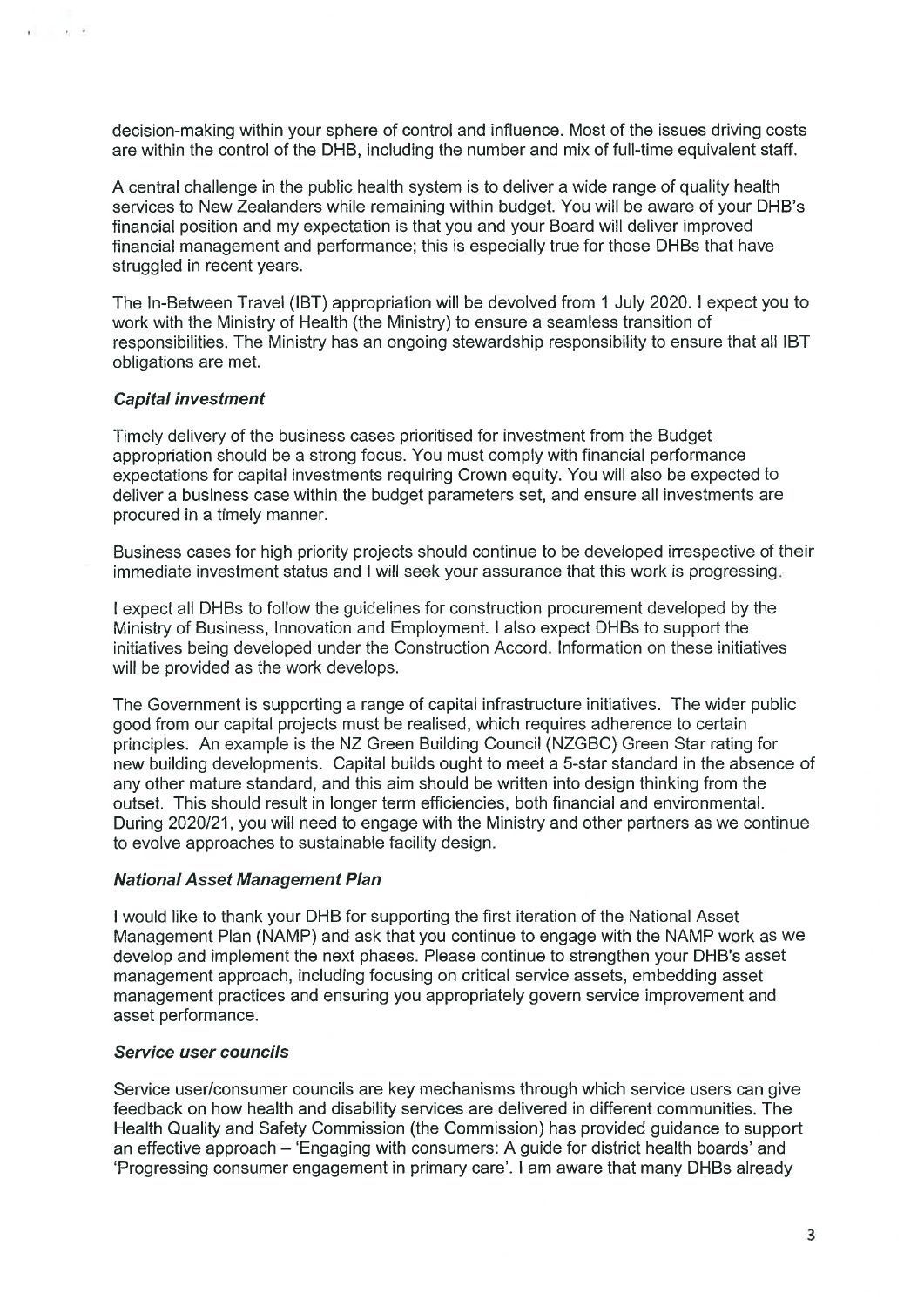have strong service user councils and I want to strengthen this across all districts and regions.

The Commission, in partnership with the sector, has developed quality and safety markers for service user engagement and I encourage your DHB to participate in this.

#### My priority areas

I have clearly communicated my priorities for the health system. I expect your annual plans to address these priorities to meet the needs of all population groups, especially those groups that experience the most significant inequities. The actions you commit to in your plan must contribute to lasting equity and outcome improvements for Maori and for your Pacific population, including a strong focus on prevention. Appendix one details expectations for the five system priorities, which will be further described in the planning guidance your DHB receives from the Ministry.

I look forward to engaging with you on your planning intentions, receiving your planning documents for 2020/21 and working with you as your DHB delivers on your commitments. I appreciate you are receiving this letter at a time when our system is facing emerging pressures from COVID-19. I am pleased to see the way the sector has worked together during the early response phase and I know DHBs will continue to support our collective system response.

Thank you for your continued dedication and efforts to provide high quality and equitable health care and outcomes for New Zealanders.

Ngā mihi nuj Hon Dr David Clark **Minister of Health**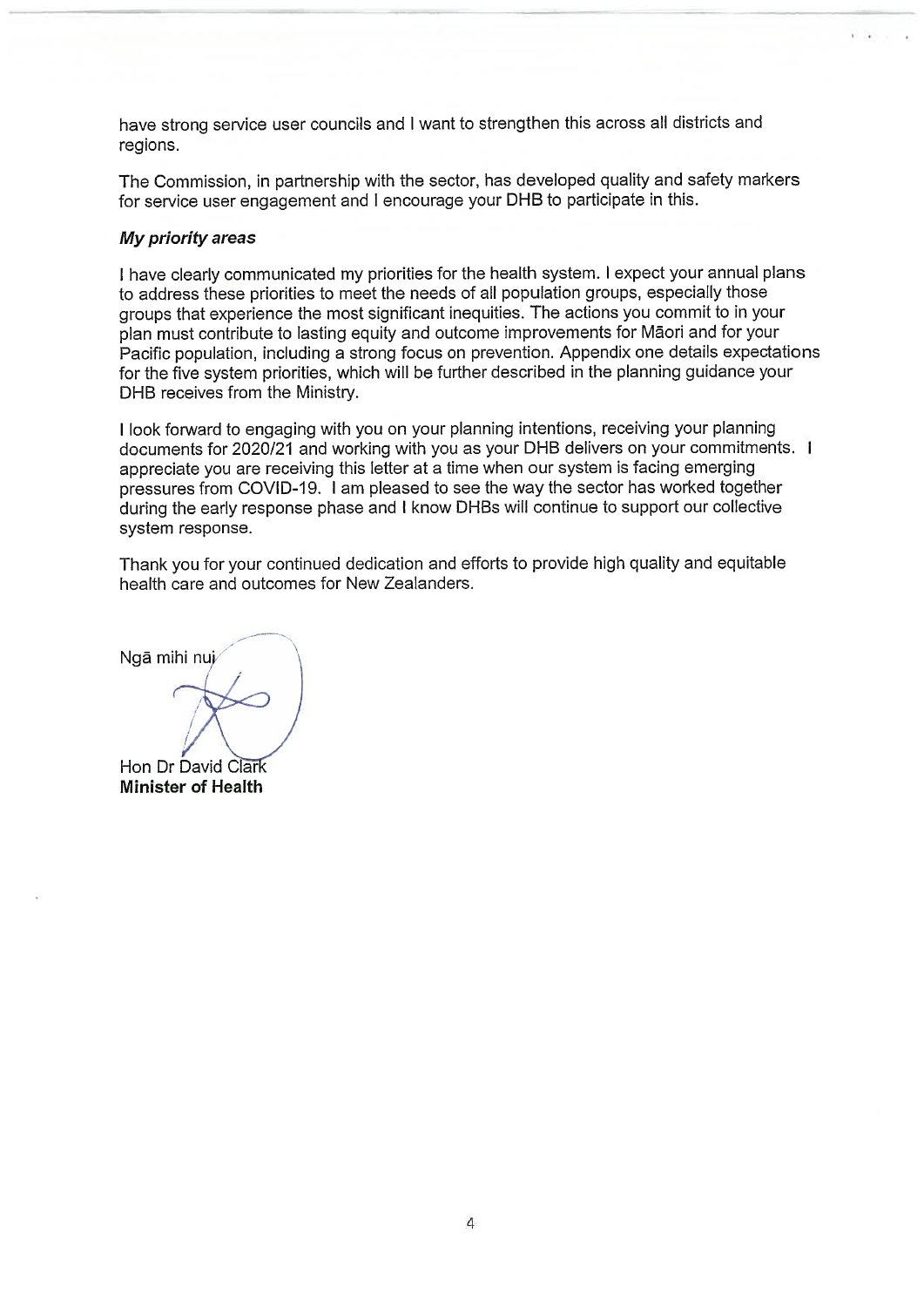# **Appendix one: Ministerial planning priority areas**

# Improving child wellbeing

 $x = 0$   $\in$  11

The Child and Youth Wellbeing Strategy and Programme of Action (the Strategy) launched in August 2019 provides a clear pathway to ensuring New Zealand is the best place in the world for children and young people to live. I expect your annual plans to reflect how you are working to improve the health and wellbeing of infants, children, young people and their whanau. Your plans should focus on improving equity of outcomes (especially for Māori); on children and young people of interest to Oranga Tamariki; and children with greater need, including children and young people with disabilities.

I expect DHBs to increase childhood immunisation rates, especially for Māori. The recent measles outbreaks remind us of the impact of communicable diseases on our communities and the health sector and the importance of achieving full immunisation. I expect DHBs to work closely with their primary care providers to prioritise immunisation, including a renewed focus on robust pre-call and recall processes and immunisation outreach services.

I expect DHBs to focus on family and sexual violence screening, early intervention and prevention to ensure victims and families receive effective and timely health care and perpetrators are supported to break the cycle of family and sexual violence.

High quality maternity care is fundamental to ensure children get the best possible start in life. As part of their commitment to the Midwifery Accord signed in April 2019, I expect DHBs to implement a plan to improve recruitment and retention of midwives. You should use Care Capacity Demand Management (CCDM) work to ensure optimal staffing in maternity facilities.

Working with a full range of stakeholders, the Ministry has developed a comprehensive Maternity Action Plan to support a flexible, innovative and sustainable maternity system. I expect DHBs to work with all elements of the maternity system to ensure responsiveness to Māori and equitable access to quality maternity care, including maternal and infant mental health services.

# **Improving mental wellbeing**

He Ara Oranga: Report on the Government Inquiry into Mental Health and Addiction and the Government's response, has set a clear direction for mental wellbeing in New Zealand. Supported by the investments announced in the 2019 Wellbeing Budget, we have a unique opportunity to improve the mental health and wellbeing of New Zealanders. Your leadership will drive system transformation in the mental health and addiction sector.

Collective action is needed to achieve equity of outcomes, in particular for Māori, as well as for other population groups who experience disproportionately poorer outcomes, including Pacific peoples, youth and Rainbow communities. You will work with the Ministry, the Initial Mental Health and Wellbeing Commission and the Suicide Prevention Office to support system transformation and the rollout of the Government's priority initiatives.

The mental health and addiction system must respond to people at different life stages and levels of need. I expect DHBs to work individually and collectively on mental health and addiction promotion, prevention and early intervention at the primary and community level. At the specialist end of the continuum you should ensure those with the most need have access to sustainable quality mental health and addiction services.

Improving New Zealanders' mental wellbeing will require collaboration with communities and non-government organisations (NGOs). I consider that DHBs have a social responsibility to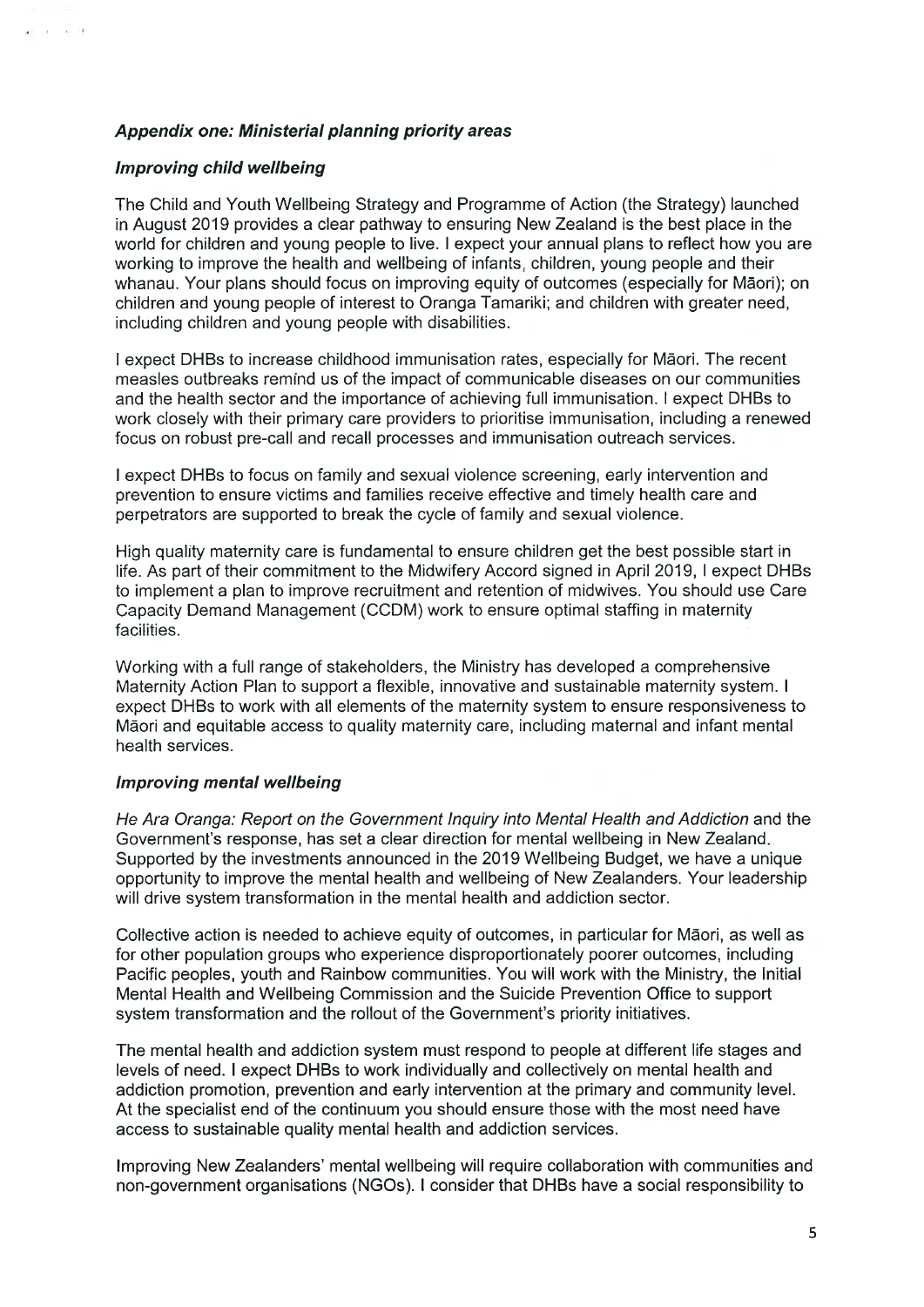support the sustainability of NGOs and to empower communities to engage in the transformation of New Zealand's approach to mental health and addiction. This includes offering your expertise at no charge to NGOs and community organisations to support participation in new service delivery, particularly for communities who experience disproportionately poorer outcomes.

I expect you to contribute to the development of a sustainable and skilled workforce. You must invest to diversify, train and expand both the existing and new workforces. You should focus on training workforces to support the Government's primary mental health and addiction initiatives and communicate proactively with the Ministry about opportunities to expand coverage to reach underserved populations.

#### Improving wellbeing through prevention

#### Environmental sustainability

Ensure that you continue to contribute to our Government's priority of environmental sustainability, including green and sustainable facility design as noted above in the section on Capital Investment. I expect your annual plan to reflect your work to progress actions to mitigate and adapt to the impacts of climate change and enhance the co-benefits to health from these actions.

#### Antimicrobial resistance

I am concerned about the increasing threat of antimicrobial resistance (AMR) to our health security. DHBs have a key role in minimising this threat. The issues are systemic and require long-term planning and sustained actions.

I expect your annual plan to reflect actions that align with the objectives of the New Zealand Antimicrobial Resistance Action Plan and demonstrate you are working towards a sustainable approach to containing AMR.

# Smokefree 2025

Smoking remains a major preventable cause of premature death, morbidity and health inequities. My expectation is that you work towards achieving Smokefree 2025. I expect to see effective community-based wrap-around interventions to support people who want to stop smoking, with a focus on Māori, Pacific people, pregnant women and those on a low income. The interventions should reflect your regional and programme provider collaborative efforts.

# **Bowel Screening**

The National Bowel Screening Programme remains a priority for this Government. DHBs are expected to achieve national bowel screening targets (where applicable) and consistently meet diagnostic colonoscopy wait times. It is crucial that symptomatic patients are not negatively impacted by screening demand. DHBs must work individually and collectively to develop a sustainable endoscopy workforce, including support of training positions for nursing and medical trainees to meet growing demand in this area.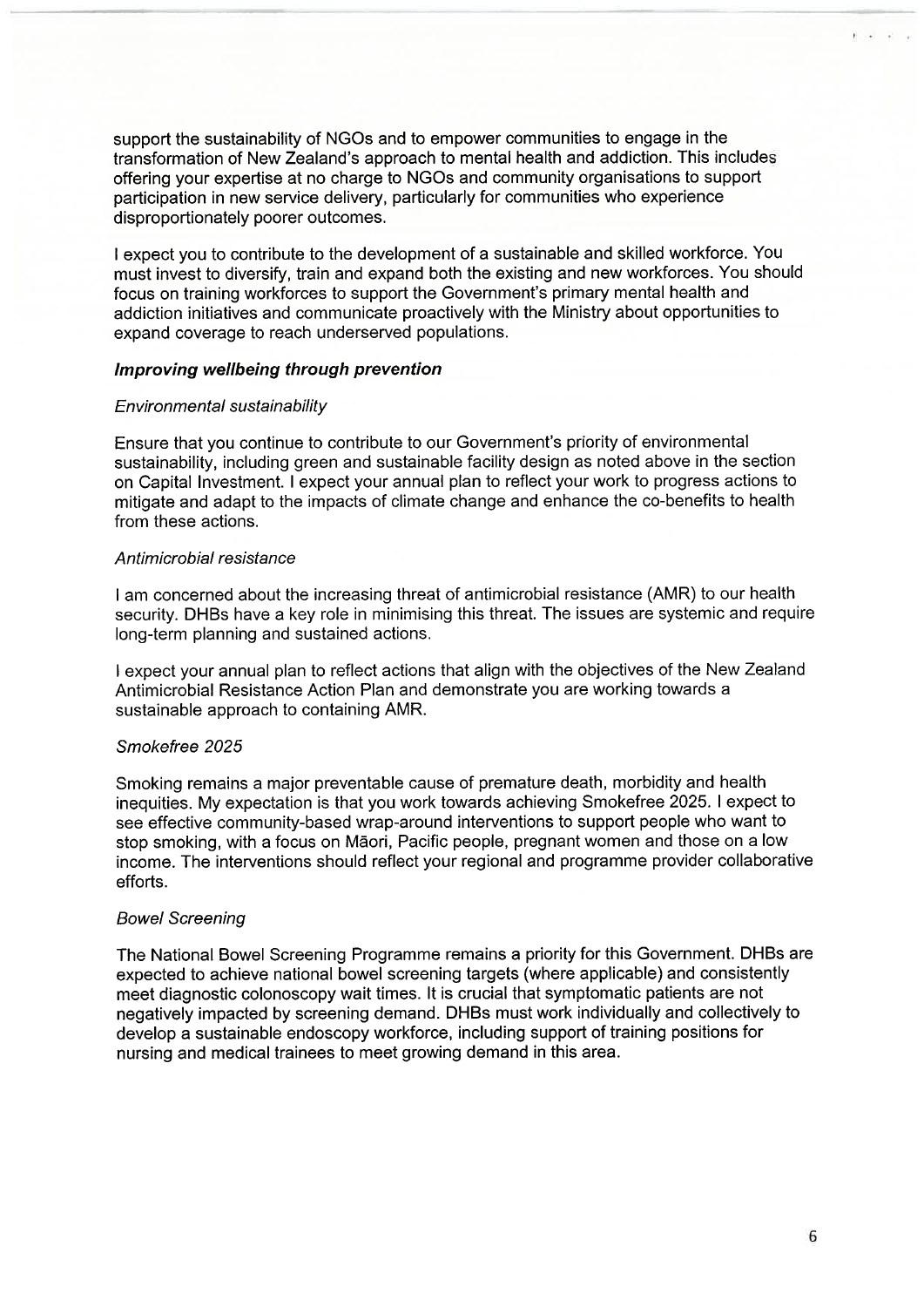# Better population health outcomes supported by a strong and equitable public health and disability system

#### National Cancer Action Plan

On 1 September 2019 the Prime Minister, Rt Hon Jacinda Ardern and I launched the National Cancer Action Plan and its four key outcomes. DHBs have an important responsibility to drive the necessary changes and deliver of these outcomes.

I have established a National Cancer Control Agency, which will report to me on the implementation of the Cancer Action Plan. You will work with and take direction from the Agency to reach national standards of care and improve quality.

#### Disability

 $x = x - x - 1$ 

Disabled people experience significant health inequalities and they should be able to access the same range of health services as the general population. Your DHB should look for opportunities to increase its employment of disabled people to improve the competency and awareness of your workforce in matters regarding disabled people and to advance social inclusion more generally.

Accessibility means that your DHB provides a barrier-free environment, including information and communications for the independence, convenience and safety of a diverse range of people. This includes people who may have access needs, including disabled people, older people, parents and carers of young children and travellers.

Enabling disabled people to access health services includes ensuring that all key public health information and alerts are translated into New Zealand Sign Language. It means consulting disabled patients (including people with sensory, intellectual or physical impairments) on their preferred means of communication for appointment notifications and the like.

As with previous years, your DHB must make progress towards, or fully implement, the United Nations Convention on the Rights of Persons with Disabilities. DHBs also need to implement policies and procedures to collect information about disabled people within your patient population. DHBs should also ensure contracts with providers reflect the requirement to either ensure accessibility or put in place plans to transition to a more accessible service.

# Healthy ageing

If our ageing population continues to grow as current trends suggest, the number of people with dementia, and the associated financial and social consequences, will grow commensurately. This Government is determined to make a positive difference in the lives of people with dementia, their families, whanau, friends and communities. I expect your DHB to work with your region to implement the regional dementia priorities.

Please ensure the DHB develops models of care to identify frail and vulnerable older people in community settings, in particular Māori and Pacific peoples, and provides supports to restore function and prevent the need for acute care.

# Workforce

I expect DHBs to develop bargaining strategies that progress the Government Expectations on Employment Relations in the State Sector.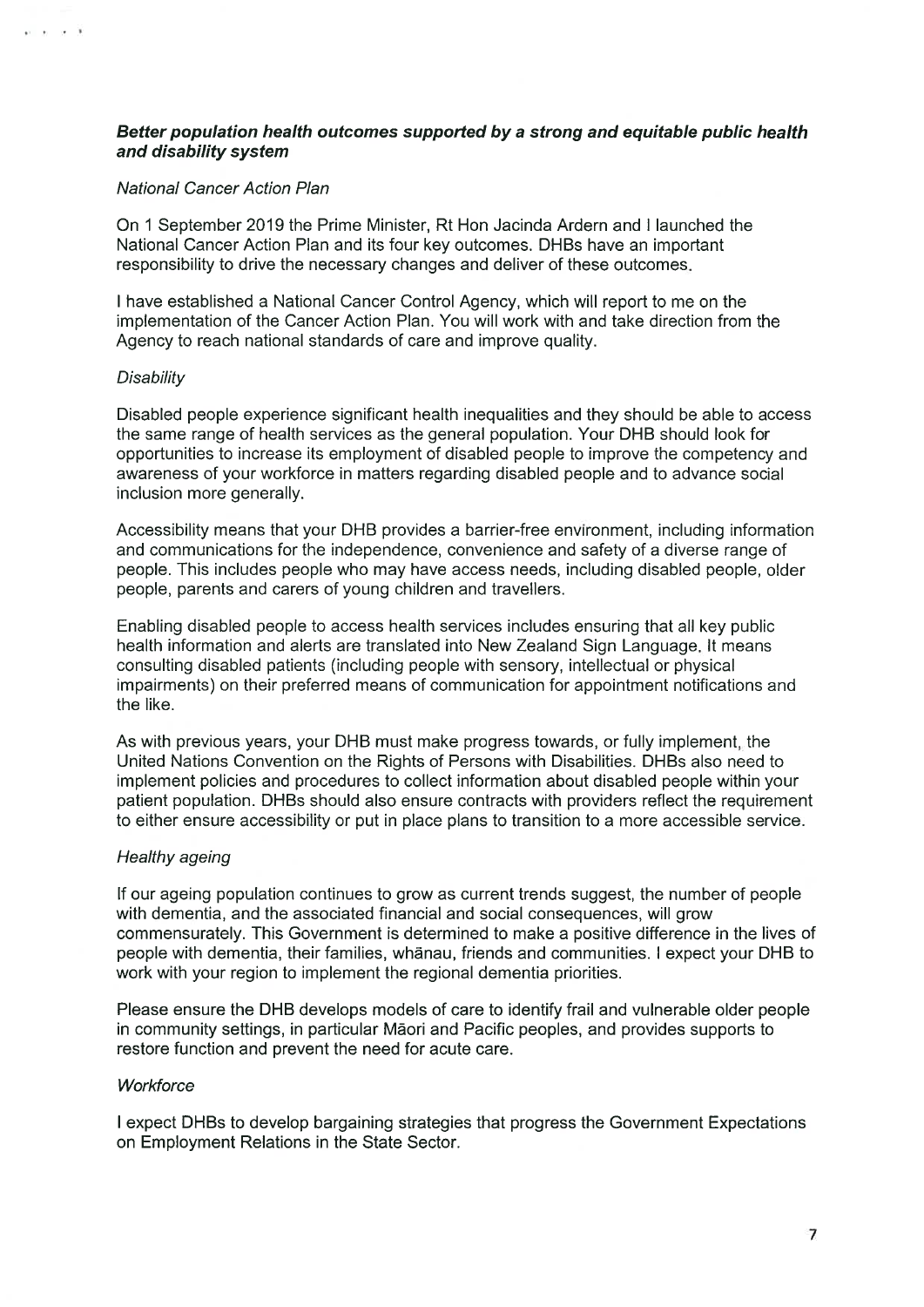I expect bargaining strategies to progress consistent employment arrangements and support agile, innovative workforces to deliver services. Employment arrangements should encourage people to grow, develop and thrive in a work environment that supports transdisciplinary teams and innovative models of care. I expect commitments made in bargaining to be met, including working party commitments, Accords or programmes, such as the CCDM programme.

DHBs have an essential role in training our future workforce and providing learning and development opportunities for current workforces. I expect you to continue to utilise current workforces to support innovative and transdisciplinary practice across models of care and enable people to work to their full scope of practice.

DHBs must create environments in which all health and disability workforces thrive. DHBs should facilitate healthy and culturally reinforcing working environments that support health equity outcomes for all.

# Workplace violence

I am concerned about what appears to be increased levels of violence in the health workplace. In accordance with the Health and Safety Act 2016, DHBs are responsible for the health and safety of their staff, patients and visitors. I expect DHBs to keep staff, patients and visitors safe by implementing appropriate policies, procedures and training to maintain public trust and confidence in the health and disability sector.

#### **Health Research Strategy implementation**

Research and innovation, analytics and technology are all crucial to achieving an equitable, sustainable health system and better patient outcomes.

The New Zealand Health Research Strategy (2017-2027) is the key platform for us all and it is important to implement the strategic priorities. In the next year, we should focus on developing a flourishing research and innovation culture in our DHBs in both primary and secondary care.

I have asked the Ministry to work with you and other stakeholders to build up DHB people and resources to support and enhance research, innovation and analytics so the system can make better use of the evidence and innovation and contribute to the Health Research Strategy objectives. Please work with the Ministry to design and invest in the programme of work with a focus on creating regional research and analytics networks that support staff engaged with research and innovation.

# National Health Information Platform (nHIP/Hira)

Digital health services are important to me and to all New Zealanders and I expect DHBs to ensure the digital services you use are safe, secure, integrated, reliable and provide appropriate access to data and information.

I also expect you to support the Ministry in developing and designing nHIP/Hira services and to prioritise nHIP/Hira implementation activities in your annual plan.

# **Planned care**

The refreshed approach to deliver elective and arranged services, under a broader planned care programme, will build on the development of the three-year plan you started in 2019/20. Timely access to planned care remains a priority. I urge you to take advantage of the increased flexibility in where and how you deliver these services; to ensure improved equity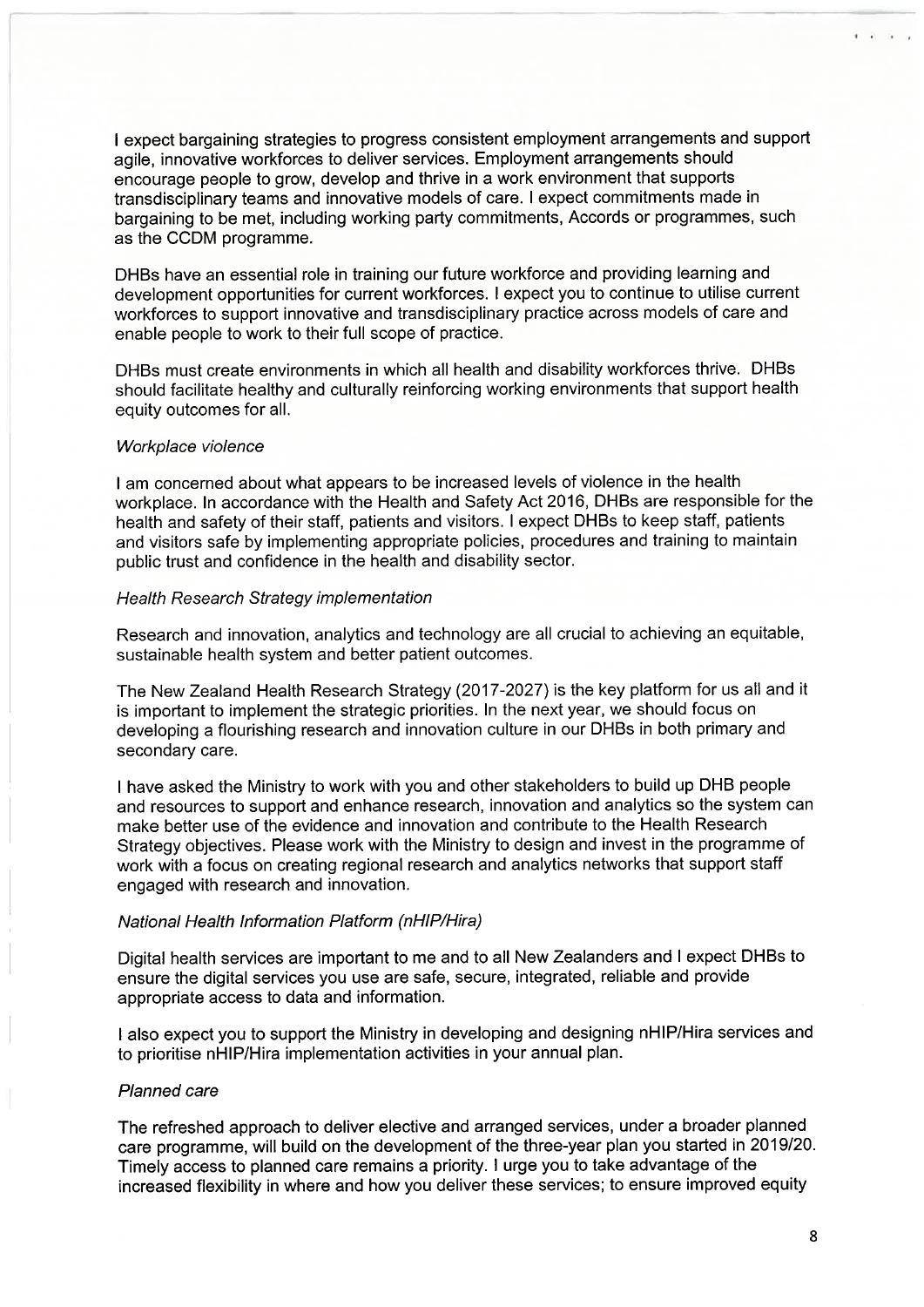of access and sustainability of service delivery; and to provide services that meet your population's health care needs, support timely care and make the best use or your workforce and resources.

I am particularly concerned, across many DHBs, about the number of people waiting beyond expectations for first specialist assessments, planned care interventions, ophthalmology follow-ups and diagnostic radiology services. Please ensure you have appropriate plans in place to support timely care.

#### **Measuring Health System Performance**

The System Level Measures (SLM) programme provides a framework for continuous quality improvement and integration across the health system. I intend to build upon the SLM framework by publicising local progress in responding to my national priorities from quarter one 2020/21. I expect DHBs to work with all health system partners to agree local actions and the contributory measures needed to make a tangible impact on health system performance. This will require broadening of alliances to include partners beyond the primary health organisations (PHOs). Equity gaps are evident in all SLMs and in nearly all districts. Where equity gaps exist, I expect local actions and contributory measures to focus on addressing these gaps.

#### **Care Capacity Demand Management**

I continue to expect significant progress on implementing all components of the CCDM programme this year, including detailed plans for full implementation in all units in nursing and midwifery by June 2021. Full implementation includes annual FTE calculations and agreed budgeted FTE in place. I expect timely reporting, including your assessment on progress towards meeting the June 2021 deadline for full implementation of CCDM. It is vital that nurses and midwives see the impact of CCDM FTE increases and effective variance response management on safe staffing levels and that the core data set drives quality improvement. It remains my expectation that CE performance expectations include delivering CCDM expectations within agreed timelines.

# Better population health outcomes supported by primary health care

#### Primary care

فالمستعادة

Primary care makes a significant contribution to improving health outcomes and reducing demand on hospital services. Continuing to improve primary health care remains a priority for this Government.

DHBs must work with their primary care partners and lead their alliance(s) to develop and implement models of care that improve equity for Māori and other high needs populations through services that target the needs of these populations. I expect these new models of care to use broader multi-disciplinary teams, strengthened inter-professional collaboration and improved integration between secondary, primary and community care. I expect highquality information and data to be shared through formal agreements and used to support decision-making, particularly in improving outcomes for Māori.

# Long-term conditions

As I have previously advised, I expect DHBs to explicitly require improvements in performance and reporting on long-term conditions in their contracts with PHOs. DHBs should incentivise PHOs to improve equity, reduce the burden of long-term conditions, demonstrate improvements in primary care settings and increase accountability for effectively managing long-term conditions, especially diabetes.